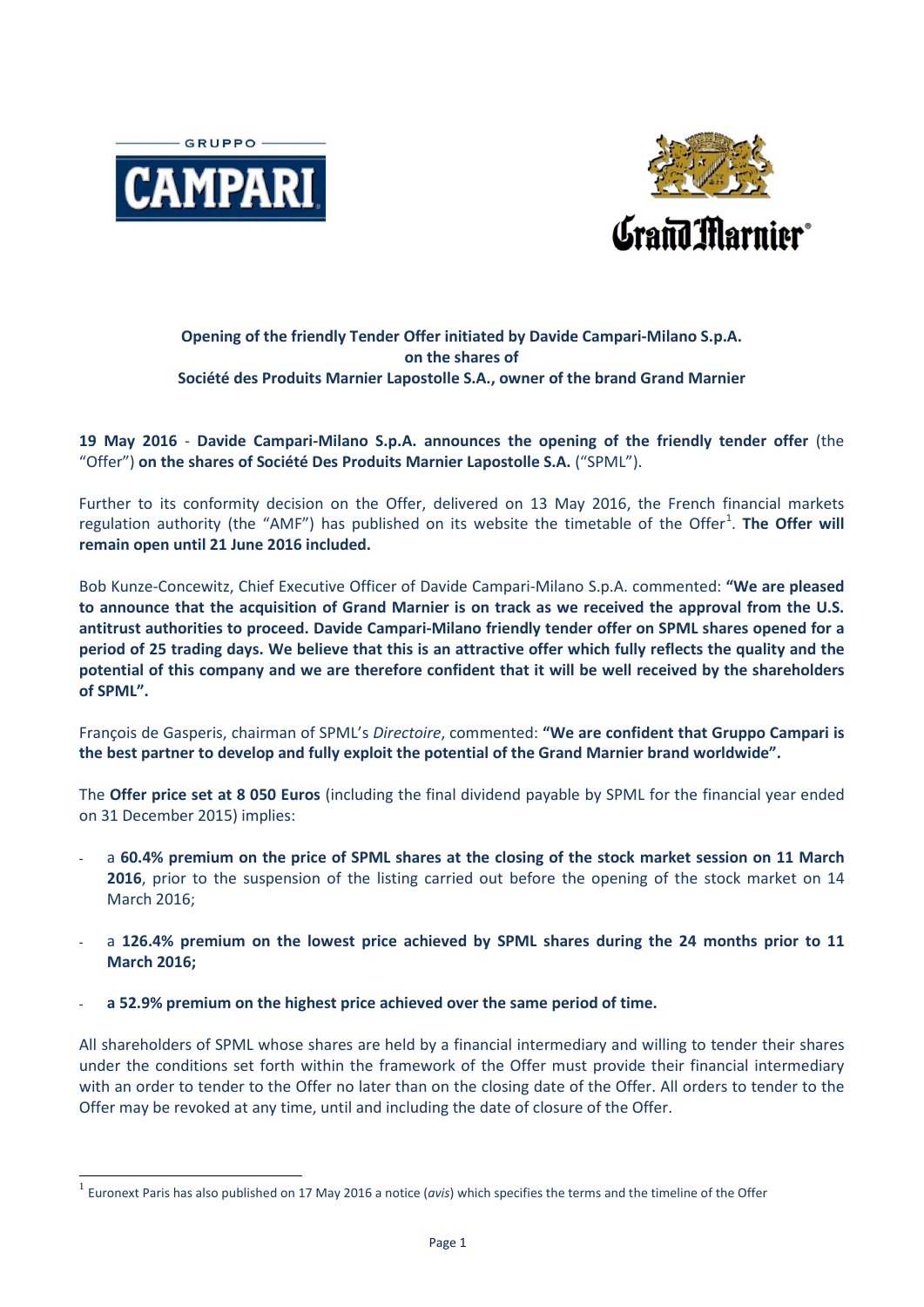### **Main terms of the Offer:**

- **Offer price**: 8 050 Euros per share (cum 2015 final dividend);
- **Price supplement**: shareholders will be entitled to a potential price supplement for each share tendered to the Offer (or transferred within the framework of the Squeeze-Out), in the event of a sale of the property "Les Cèdres", carried out by 30 June 2021 at the latest, for a net price above a floor value of 80 million euros, in accordance with the conditions described under par. 2.2 of the Offer document (*note d'information*). Should these conditions not be fulfilled, the price supplement will not be paid ;
- **Duration of the Offer**: 25 trading days (i.e. from 18 May to 21 June 2016 included);
- **Squeeze-out**: in the event that the minority shareholders of SPML do not represent, at the end of the Offer (or within a period of three months from the closing of the Reopened Offer), more than 5 % of the share capital or voting rights of SPML, Davide Campari - Milano S.p.A. intends to implement a squeeze-out procedure, upon termination of such tender offer or within three months thereafter.

The Offer document (*note d'information*), on which the AMF has granted its *visa* n°16-173 dated 13 May 2016, and the document including additional legal, financial and accounting information established by Davide Campari-Milano S.p.A. in compliance with the provisions of Article 231-28 I of the General Regulations of the AMF, have been made available to the public on the websites of the AMF [\(www.amf-france.org\)](http://www.amf-france.org/) and of Davide Campari - Milano S.p.A. [\(www.camparigroup.com\)](http://www.camparigroup.com/en/governance). Such documents may also be obtained free of charge at:

- Davide Campari Milano S.p.A. via Franco Sacchetti 20, 20099 Sesto San Giovanni, Milan, Italy ; and
- Bank of America Merrill Lynch International Limited, French branch, 112 avenue Kléber, 75773 Paris Cedex 16, France.

The reply document of SPML (visa AMF n°16-174 dated 13 May 2016) and the document including legal, financial and accounting information on SPML have been made available to the public on the websites of the AMF [\(www.amf](http://www.amf-france.org/)[france.org\)](http://www.amf-france.org/) and of SPML [\(http://www.fr.grandmarnier.com\)](http://www.fr.grandmarnier.com/) and may be obtained free of charge at SPML's headquarters.

### **FOR FURTHER INFORMATION**

### **GRUPPO CAMPARI CONTACTS:**

Investor Relations Chiara Garavini Tel.: +39 02 6225 330 Email: chiara.garavini@campari.com

Corporate Communications Enrico Bocedi Tel.: +39 02 6225 680 Email: enrico.bocedi@campari.com

### **SOCIÉTÉ DES PRODUITS MARNIER LAPOSTOLLE S.A. CONTACTS:**

Cyril de Bournet Tel.: + 33 (0) 1 42 66 43 11 Email: cbournet@grandmarnier.tm.fr